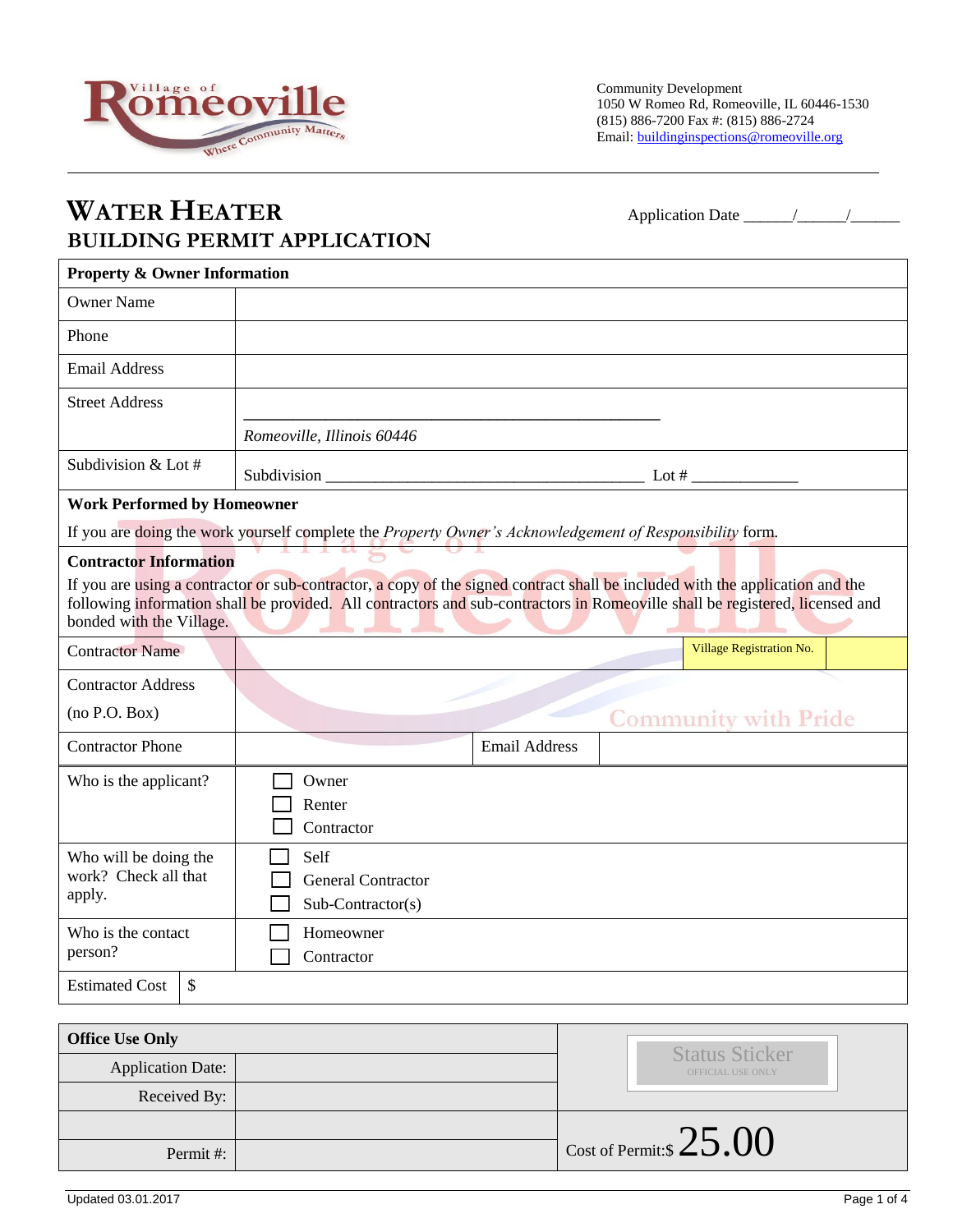## **CONSTRUCTION REQUIREMENTS:**

| <b>Office</b><br>Please read the requirements and place $a \checkmark$ in the column to the left to confirm that you understand.<br><b>Use</b> |                                                                                                                                                          |  |
|------------------------------------------------------------------------------------------------------------------------------------------------|----------------------------------------------------------------------------------------------------------------------------------------------------------|--|
| <b>General Requirements</b>                                                                                                                    |                                                                                                                                                          |  |
|                                                                                                                                                | Water heater installation to conform with 2014 Illinois State Plumbing code, 2015 International Fuel Gas<br>Code and 2015 International Mechanical Code. |  |
|                                                                                                                                                | All water heaters to be installed per manufacture specifications.                                                                                        |  |
|                                                                                                                                                | Dielectric unions are required for water inlet and outlet. If the water heater has dielectric nipples installed,<br>unions are still required.           |  |
|                                                                                                                                                | All water piping to be solid piping, $(K, L \text{ or } M)$ , no flexible connectors.                                                                    |  |
|                                                                                                                                                | All flue piping to have three screws per joint, including draft diverter.                                                                                |  |
|                                                                                                                                                | Gas piping to be solid black pipe with union, valve and sediment drip leg. No flexible gas connectors.                                                   |  |
|                                                                                                                                                | Relief valve discharge pipe shall be metal, copper, galvanized or black pipe.                                                                            |  |
|                                                                                                                                                | Install a #8 jumper wire (100 amp) or #6 jumper wire (200 amp) on water pipe supply lines, (hot and cold).<br>Green coated, solid or stranded wire.      |  |

| <b>Permit &amp; Inspection Requirements</b>                                                                                |                                                                                                                                                                                                                                                                                                                                                                                                                                                                                         |  |
|----------------------------------------------------------------------------------------------------------------------------|-----------------------------------------------------------------------------------------------------------------------------------------------------------------------------------------------------------------------------------------------------------------------------------------------------------------------------------------------------------------------------------------------------------------------------------------------------------------------------------------|--|
| <b>Use</b><br>Please read the requirements and place $a \checkmark$ in the box to the left to confirm that you understand. |                                                                                                                                                                                                                                                                                                                                                                                                                                                                                         |  |
|                                                                                                                            | The Building Permit shall be posted in the building's window where it can be seen from the street.                                                                                                                                                                                                                                                                                                                                                                                      |  |
|                                                                                                                            | All contractors need proper licensing and bonding. Contractors shall be registered with the Village of<br>Romeoville.                                                                                                                                                                                                                                                                                                                                                                   |  |
|                                                                                                                            | Each phase of construction shall be inspected and approved by the Village of Romeoville prior to proceeding<br>to the next stage of construction.                                                                                                                                                                                                                                                                                                                                       |  |
|                                                                                                                            | • A final plumbing inspection                                                                                                                                                                                                                                                                                                                                                                                                                                                           |  |
|                                                                                                                            | • All inspections shall be scheduled in advance by calling (815)886-7200 or by emailing<br>buildinginspections@romeoville.org. Your permit number shall be provided when inspections are the Price<br>scheduled.                                                                                                                                                                                                                                                                        |  |
|                                                                                                                            | • Failure to call for required inspections may result in a "STOP WORK ORDER".                                                                                                                                                                                                                                                                                                                                                                                                           |  |
|                                                                                                                            | • Should you fail an inspection, a re-inspection fee shall be paid before continuing work and before<br>scheduling another inspection. INVOICED AFTER 5 DAYS.                                                                                                                                                                                                                                                                                                                           |  |
|                                                                                                                            | • A FINAL INSPECTION SHALL BE PERFORMED WHEN IT'S COMPLETE. Once the inspection<br>passes, a Certificate of Completion will be issued.                                                                                                                                                                                                                                                                                                                                                  |  |
|                                                                                                                            | The project shall start within thirty (30) days from the date the permit is issued and completed within ninety<br>$(90)$ days.                                                                                                                                                                                                                                                                                                                                                          |  |
|                                                                                                                            | All excavations and repairs made in sidewalks, parkways or streets must be inspected prior to backfilling by<br>the Village of Romeoville Department of Public Works. If emergency sewer repairs are required after normal<br>working hours (8:00 a.m. to 5:00 p.m.), during weekends or holidays, the contractor shall contact the<br>Romeoville Police Department and leave a message with the Department's voice mail and a permit shall be<br>applied for on the next business day. |  |

I hereby declare that I have read and understood this application. The above information and any attachments are correct. I agree, that in consideration of and upon issuance of a building or use permit, that I am allowed to do such work as herewith applied for, and that such premises shall be used only for such purposes as set forth above.

I hereby certify that I am the owner of record of the named property, or that the proposed work is authorized by the owner of record and that I have been authorized by the owner to make this application as his authorized agent and I agree to conform to all applicable laws of this jurisdiction. In addition, if a permit for work described in this application is issued, I certify that the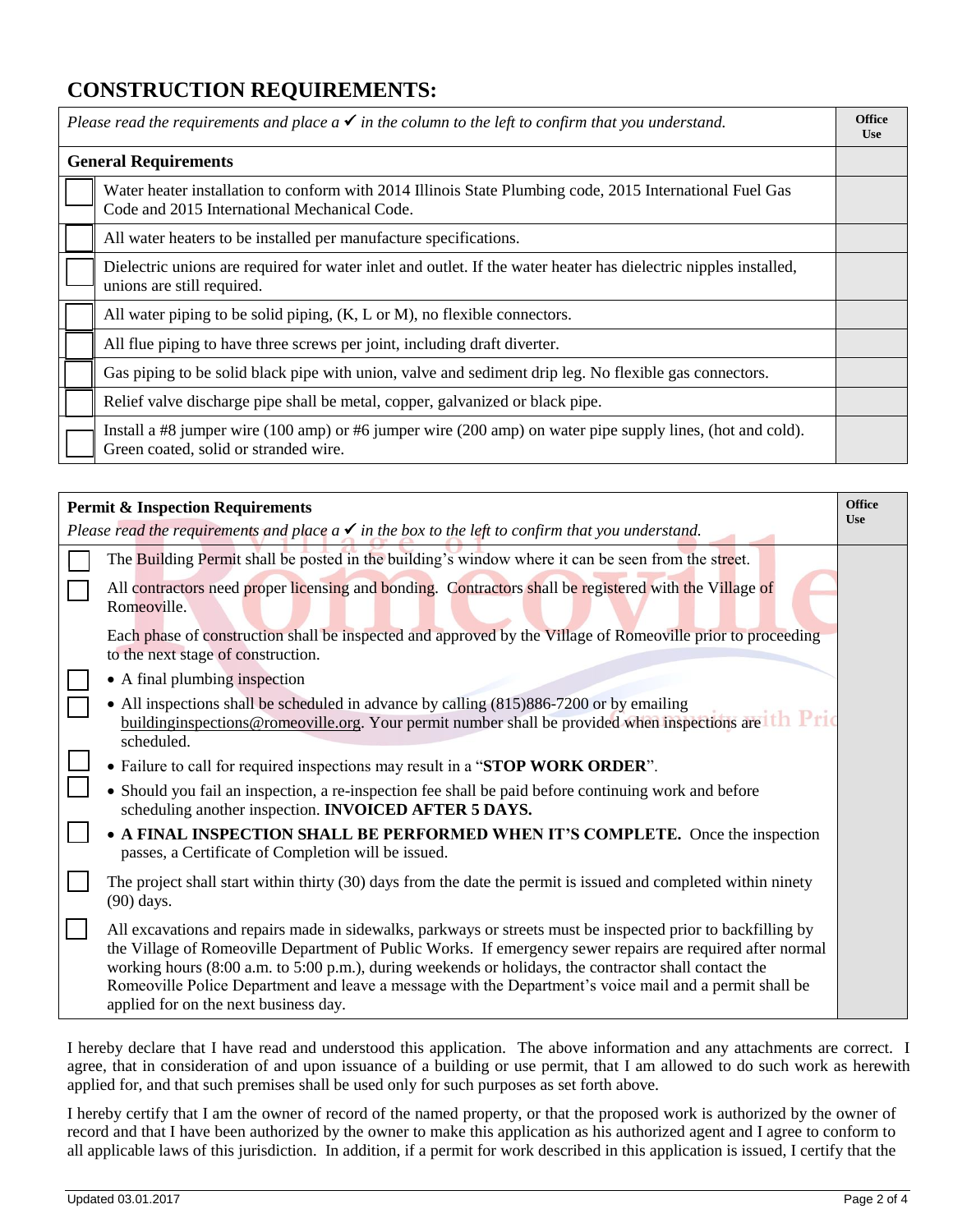code official or the code official's authorized representative shall have the authority to enter areas covered by such permit at any reasonable hour to enforce the provisions of the code(s) applicable to such permit.

| Owner<br>Tenant<br>Agent<br>Contractor |                                                   |  |  |  |  |
|----------------------------------------|---------------------------------------------------|--|--|--|--|
|                                        | This Page for Office Use Only                     |  |  |  |  |
|                                        | Approval & Review Status                          |  |  |  |  |
|                                        |                                                   |  |  |  |  |
| <b>Building</b>                        | Date Plans Received                               |  |  |  |  |
|                                        | Plans Examiner                                    |  |  |  |  |
|                                        | Date Plans Approved                               |  |  |  |  |
|                                        | Plans Approved By                                 |  |  |  |  |
|                                        |                                                   |  |  |  |  |
| Planning:                              | Date Plans Received                               |  |  |  |  |
| <b>COL</b>                             | <b>Plans Examiner</b>                             |  |  |  |  |
|                                        | age<br>Date Plans Approved                        |  |  |  |  |
|                                        | Plans Approved By                                 |  |  |  |  |
|                                        |                                                   |  |  |  |  |
| Clerical                               | <u>an a</u><br><b>Check for Outstanding Debt:</b> |  |  |  |  |
|                                        | <b>Contacted Date:</b>                            |  |  |  |  |
|                                        | Person Contacted:                                 |  |  |  |  |
|                                        | <b>Community with Pride</b><br>Contacted By:      |  |  |  |  |

Notes